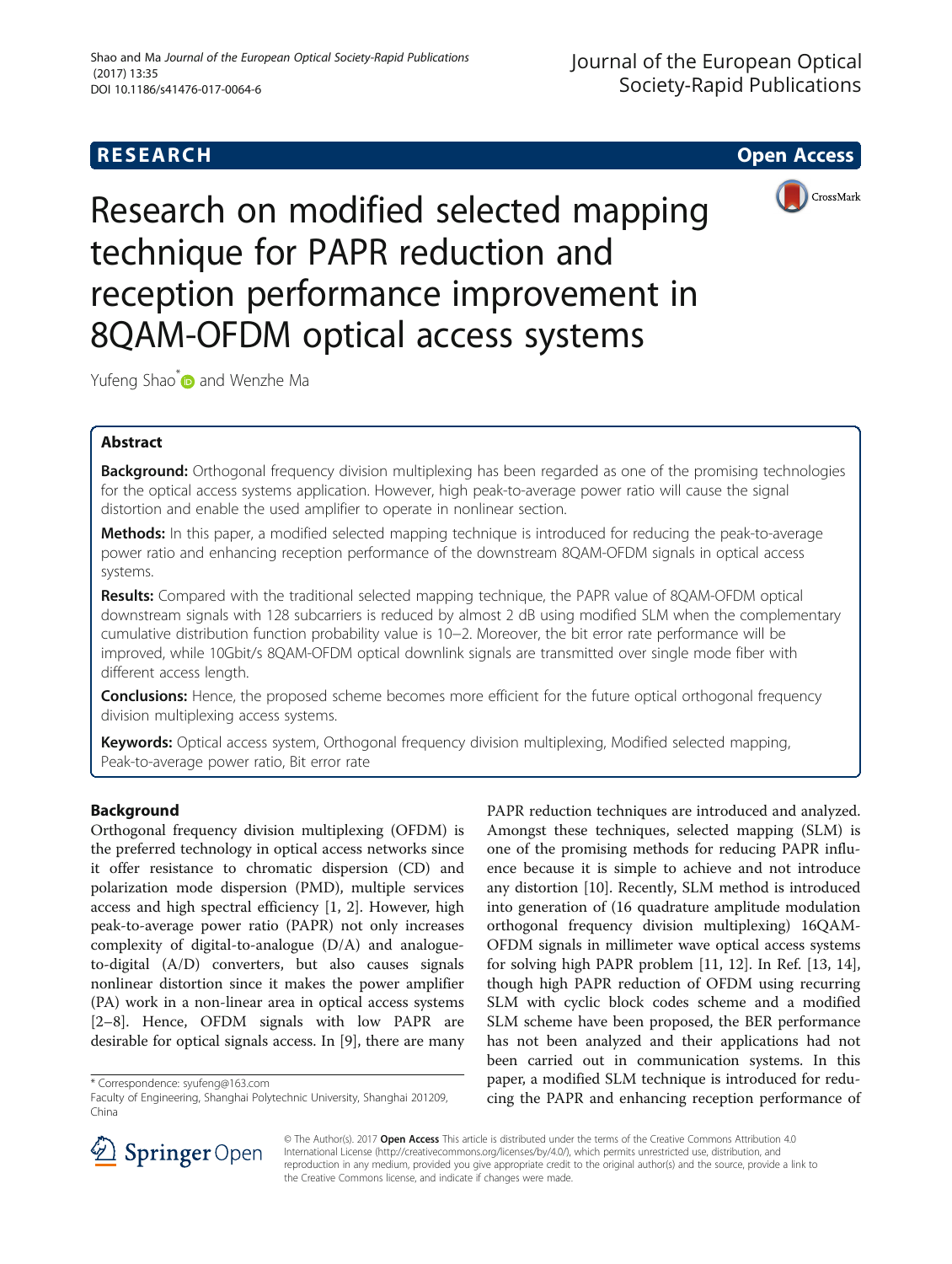<span id="page-1-0"></span>the downstream 8QAM-OFDM signals in optical access systems. Compared with 4QAM-OFDM signals, 8QAM-OFDM signals are selected as the downlink signals in this scheme, because 8QAM-OFDM signals can improve system capacity and spectrum efficiency. Moreover, generation and detection of 8QAM-OFDM downstream signals is easier to implement than 16QAM-OFDM signals. The complementary cumulative distribution function (CCDF) curves are measured for analyzing the PAPR influence, when traditional SLM and one modified SLM methods are adopted. Compared with the traditional SLM technique, the PAPR value of 8QAM-OFDM optical downstream signals with 128 subcarriers is reduced by almost 2 dB using modified SLM when the CCDF value is 10−<sup>2</sup> . Moreover, the bit error rate (BER) performance will be improved, as 10Gbit/s 8QAM-OFDM optical downlink signals are transmitted over single mode fiber (SMF) with different access length using this scheme.

The paper is organized in different sections. Section II gives brief description about system configuration method. Section III discusses the comparison of both proposed method and existing method. Finally, conclusions are given in Section IV.

## System configuration

An OFDM signal can be expressed as

$$
a(t) = \frac{1}{\sqrt{N}} \sum_{n=0^{N-1}} A_n e^{j2\pi nt/NT}, 0 \le t \le NT
$$
 (1)

where  $a(t)$  is an OFDM signal with N subcarriers, and  $A_n = [A_{0}, A_1, \cdots A_{(N-1)}]$  is an input data sequence. The duration of a data symbol is T. The PAPR value of the OFDM signal can be described as

$$
PAPR = \frac{\max\left[|A_n|^2\right]}{\mathrm{E}\left[|A_n|^2\right]} \tag{2}
$$

Where max[.] is the maximum value operation, and it is indication of [maximal value.](http://www.baidu.com/link?url=gt12xyDUiK2n1o403VTMN8rfJVTe6W3bbMs4PevFm16rzLAvuRmP1ACQLKx1YTK5nP8_axR90JJH6bDtS3KjOWaGBeoxUWv5B3oBIN-D6U-ESjqvrmzSd8J4ZLl8mcMh) E[.] is the expectation operator and indication of average power. The above equation represents the ratio of the maximum power value to the average power. In the conventional SLM technique, to reduce the value of PAPR, the input sequence is multiplied by  $U$  phase rotation vectors [[11\]](#page-5-0). After Inverse Fast Fourier Transform (IFFT), a few alternative sequences can be obtained (e.g.,  $X_u = {P^{(1)}a, P^{(1)}a, \cdots}$ ,  $P^{(N)}a$ <sup>T</sup>,  $1 \le u \le N$ ), as shown in Fig. 1a.  $X_k$  and  $X_m$  are two of the alternative sequences by using the conventional

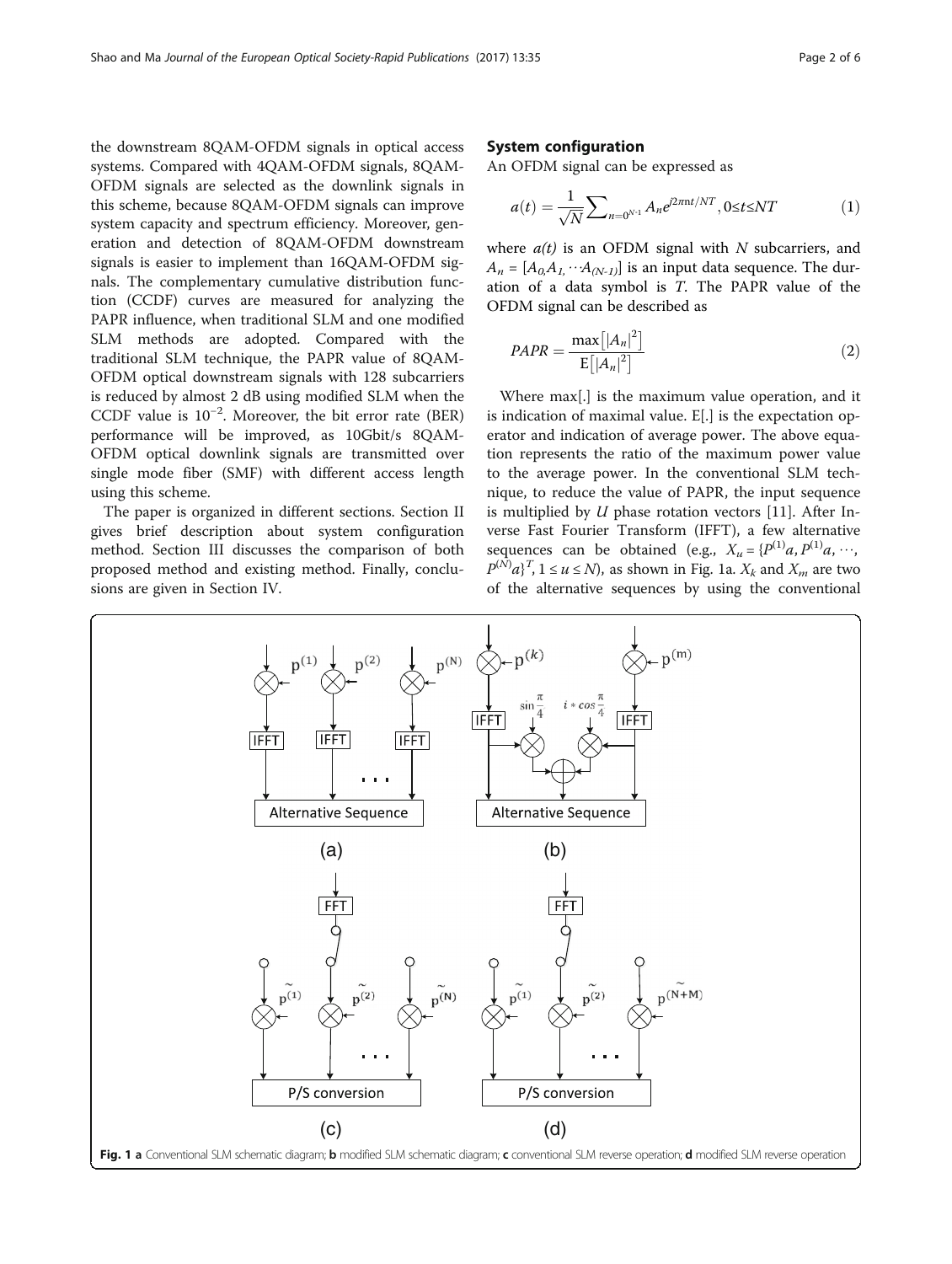

SLM method. When the modified SLM technique is adopted, the sequences after IFFT are arbitrarily selected out of two. One is multiplied by $sin(\pi/4)$ , and the other is multiplied byi ∗ cos( $\pi$ /4), as shown in Fig. [1b.](#page-1-0) Since Fourier transform has linear property [\[14](#page-5-0)], the generated new sequence can be written as

$$
X_u = IFFT\left(a * \left(\sin(\pi/4) * p^{(k)} + i * \cos(\pi/4) * p^{(m)}\right)\right)
$$
\n(3)

And then, they are input in the alternative sequence after adding the two together. If extra  $M$  alternative sequence is obtained, using this method,  $N+M$  alternative sequences will be generated. As shown in Fig. [1c and d](#page-1-0), at the receiver, the OFDM data block can be restored by the reverse operation, which is similar to the used method in Ref. [\[8](#page-4-0)]. But, the number of reverse sequence is different.

### Methods

As shown in Fig. 2, at the transmitter, after the 10Gbit/s data are input in 8QAM modulation module, the generated 8QAM electric signals are converted from serial signals to parallel signals through one serial-to-parallel converter. And then, the SLM and the modified SLM techniques are used separately for comparing the differences of two methods. In this system, discrete multitone modulation (DMT) and demodulation are also used to generate and receive real value signals, that is similar to the method in Ref. [\[8](#page-4-0)]. The parallel-to-serial conversion is adopted before adding cyclic prefix (CP). The generated 8QAM-OFDM electrical signal is input to one Mach-Zehnder modulator (MZM) for completing electro-optic conversion. Simultaneously, one continuous optical carrier is input to the MZM, which is

generated by one external cavity laser (ECL) and its line width is 100 kHz. The modulator ( $V\pi = 3.6$  V) is driven by the 8QAM-OFDM electrical signal with the bias voltage of 1.8 V for linear modulation. After that, the 8QAM-OFDM optical signal is generated and transmitted over the single mode fiber (SMF, and its parameters are shown in Table 1). Optical spectral diagrams of generated 8QAM-OFDM optical downstream signals using conventional and modified SLM techniques are measured, as shown in Fig. [3](#page-3-0). To compensate fiber link attenuation, one adjustable erbium doped fiber amplifier (EDFA) is used. At the receiver, the 8QAM-OFDM optical signal is detected by a high sensitivity positive intrinsic-negative (PIN) and converted to the electrical signal. The electrical signal is amplified by an electric amplifier (EA). And then, the amplified electrical signals are divided into two parts. One is input to one tunable phase shifter for achieving phase adjustment, and the other is transmitted directly. Two parts are input to one electric mixer to achieve self-mixing coherent mixing. Through one low pass filter (LPF) with 3 dB bandwidth of 7.5GHz, the high frequency noise is filtered out. The 10Gbit/s 8QAM-OFDM electrical signal is converted from one serial signal to one parallel signal by one serial-to-parallel converters. After removing cyclic prefix (CP) and reverse SLM operation, the original input data are got by 8QAM demodulation.

Table 1 Used optical fiber parameters

| Fiber parameters                            | <b>SMF</b>            |
|---------------------------------------------|-----------------------|
| Dispersion (ps/nm/km)                       | 16                    |
| Fiber loss (dB/km)                          | 02                    |
| Nonlinear refractive index $(m^2/W)$        | $2.6 \times 10^{-20}$ |
| Dispersion slope (ps/(nm <sup>2</sup> /km)) | 0.075                 |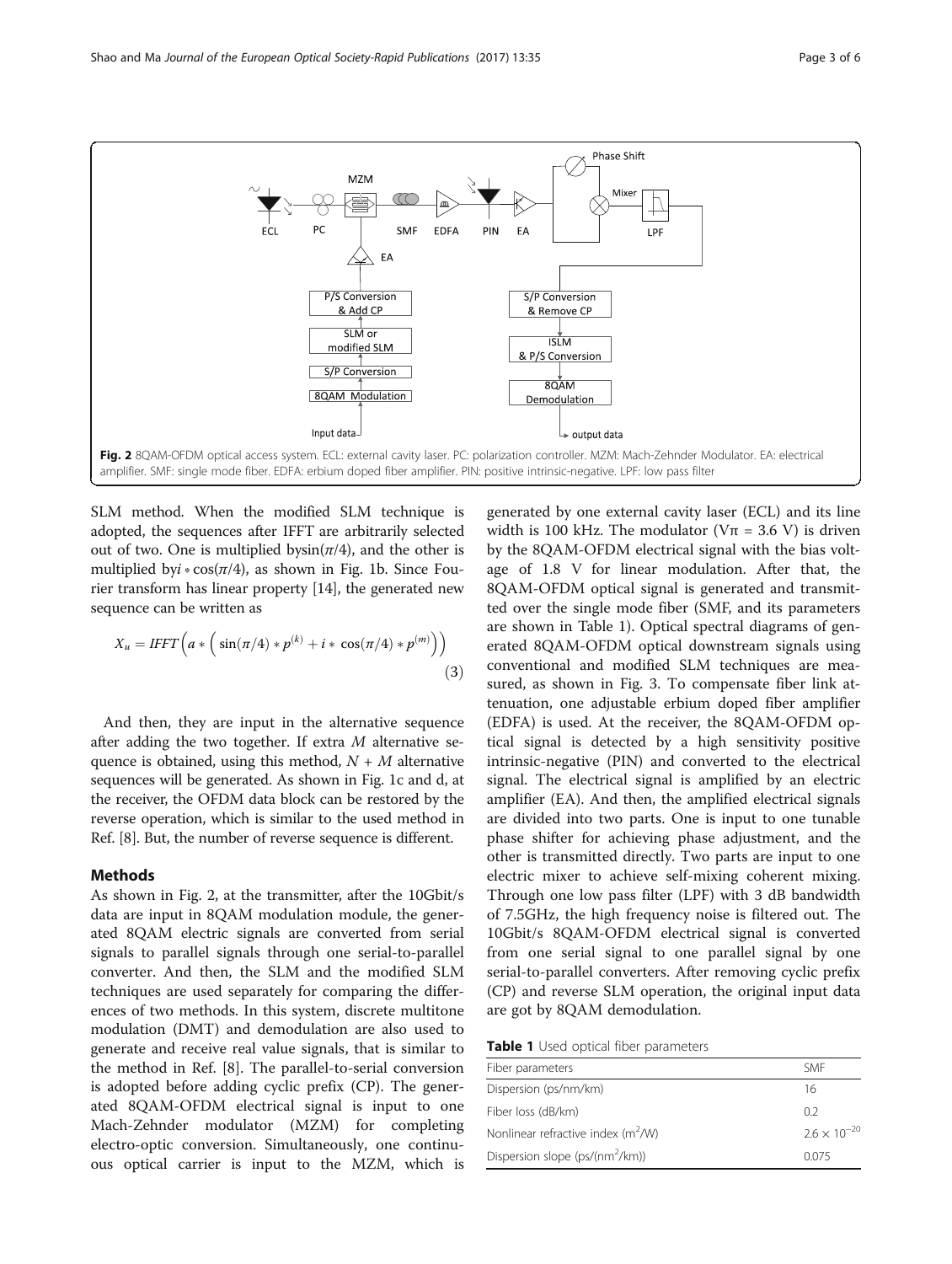<span id="page-3-0"></span>

## Results and discussion

As shown in Fig. 4a and b, the complementary cumulative distribution function (CCDF) curves of the PAPR using conventional and modified SLM methods, and these cases with different number of subcarriers are compared. While the same number of subcarriers is used, the PAPR probability of 8QAM-OFDM signals is lower using the modified SLM method than conventional SLM. Note that, when the number of subcarriers is 128, the value of PAPR using modified SLM is reduced almost 2 dB compared with conventional SLM when the CCDF value is 10<sup>-2</sup>. No matter what kind of scheme is adopted, with the increase of the number of subcarriers, the value of PAPR will increase. While the number of subcarriers is more, the spectral efficiency of OFDM signals is higher. However, a large number of subcarriers are used will increase the complexity of the DSP and the system cost budget. Hence, 128 is often selected as a tradeoff number of the used subcarriers in optical access system [[11](#page-5-0)]. The BER curves and constellation diagrams for the recovered data using SLM or modified SLM before and after downstream transmission are depicted in Fig. [5](#page-4-0). As the downstream transmission distance is 1 km or less, no matter what kind of scheme is used, the BER values are almost equal and lower than 10−<sup>9</sup> . Since in the signal downstream transmission over optical fiber the degradation of signal-to-noise ratio (SNR) becomes larger with the increase of distance, the value of BER will increase and the distribution of constellation points is also more divergent correspondingly. From the constellation diagrams inserted in Fig. [5](#page-4-0), at the end of 10 km and 20 km optical fiber, the distribution of constellation points is more ideal using modified SLM technique. Hence, as the distance increase, the reception performance of 8QAM-OFDM signals using the modified SLM is better than the conventional SLM. When the transmission distance is 20 km, the BER values of 8QAM-OFDM optical access system using conventional and modified SLM methods are 10−<sup>3</sup> and  $10^{-3.5}$  respectively. The results demonstrate using the modified SLM technique can slightly improve the BER perforrmance. As we know, for generating OFDM signals, a variety of forms of QAM are available and some of the more common forms including 4QAM, 8QAM,

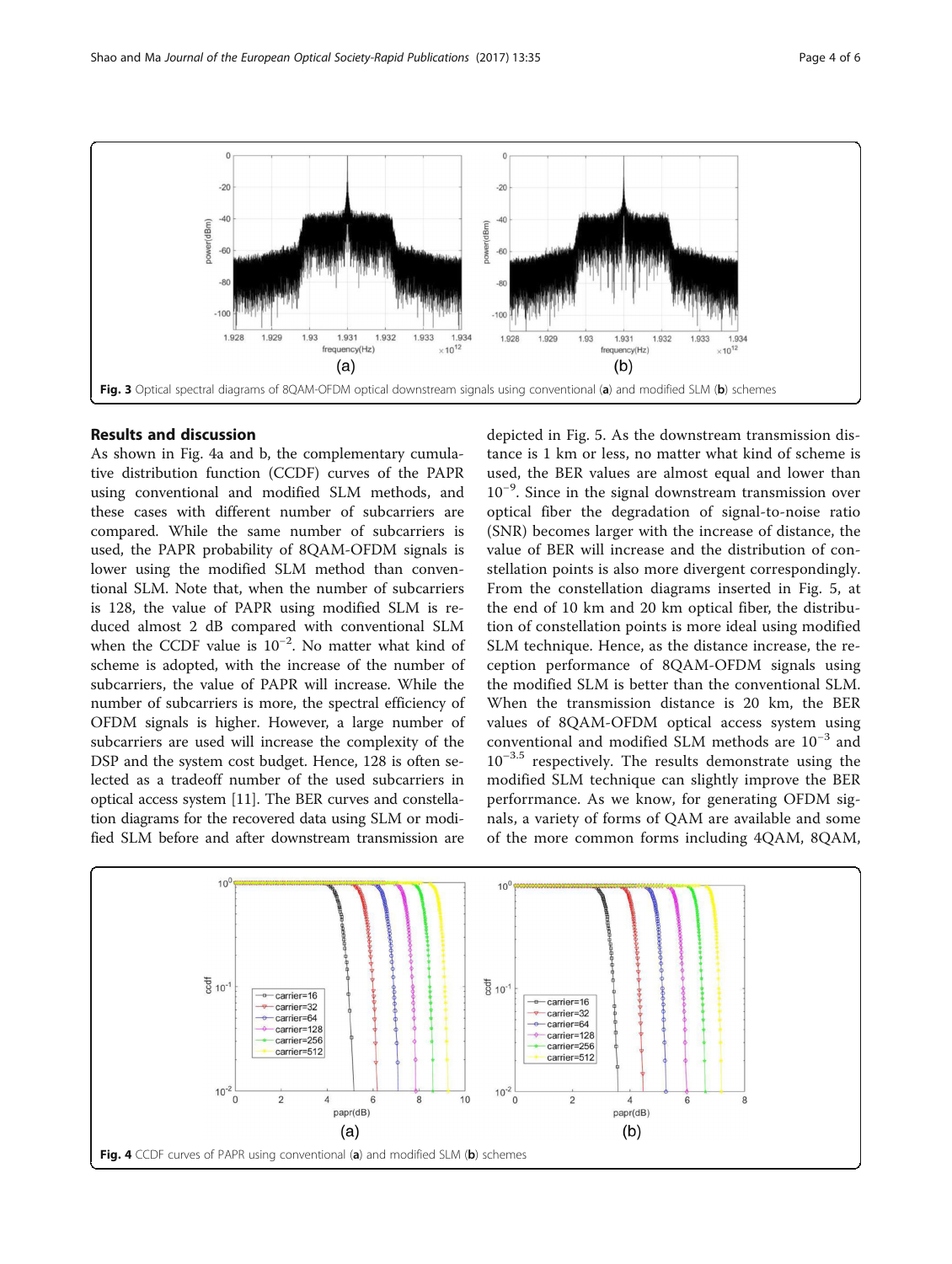<span id="page-4-0"></span>

16QAM, 32QAM, 64QAM and 128QAM. Because 4QAM-OFDM, 16QAM-OFDM, 32QAM-OFDM, 64QAM-OFDM and 128QAM-OFDM signals are adopted in the optical access system, the results show that the BER performance is almost the same when using SLM and modified SLM techniques. Moreover, the value of PAPR using modified SLM is not reduced compared with conventional SLM under the same condition, while 4QAM-OFDM, 16QAM-OFDM, 32QAM-OFDM, 64QAM-OFDM and 128QAM-OFDM signals are used as the downlink signals. Therefore, this paper only describes 8QAM-OFDM downstream signals application, because using modified SLM technique the values of BER and PAPR are more desirable compared with traditional SLM technique. Hence, the modified SLM technique is a better solution scheme for reducing PAPR influence and enhance the reception performance in the 8QAM-OFDM optical access system.

### Conclusions

For reducing PAPR influence and enhance signal reception performance in the 8QAM-OFDM optical access system, the modified SLM technique is introduced and compared with the traditional SLM method. In this scheme, 8QAM-OFDM optical downstream signals are transmitted successfully over SMF with different access distances at 10Gbit/s. The results demonstrated that, the PAPR probability of 8QAM-OFDM signals will be reduced adopting the modified SLM method. Moreover, the reception performance of 8QAM-OFDM signals using the modified SLM is better than the conventional SLM. Hence, the modified SLM method is a potential solution scheme for reducing PAPR influence and enhance the reception performance in future optical access OFDM systems.

#### Abbreviations

A/D: Analogue-to-digital; BER: Bit error rate; CCDF: Complementary cumulative distribution function; CD: Chromatic dispersion; CP: Cyclic prefix; D/A: Digital-to-analogue; DMT: Discrete multitone modulation; EA: Electric amplifier; ECL: External cavity laser; EDFA: Erbium doped fiber amplifier; IFFT: Inverse fast Fourier transform; LPF: Low pass filter; MZM: Mach-Zehnder modulator; OFDM: Orthogonal frequency division multiplexing; PA: Power amplifier; PAPR: Peak-to-average power ratio; PC: Polarization controller; PIN: Positive intrinsic-negative; PMD: Polar mode dispersion; QAM-OFDM: Quadrature amplitude modulation orthogonal frequency division multiplexing; SLM: Selected mapping; SMF: Single mode fiber; SNR: Signal-tonoise ratio

### Acknowledgements

This work is partially supported by the National Natural Science Foundation of China (No.61107064), Innovation Program of Shanghai Municipal Education Commission (No.15ZZ101), Leading Academic Discipline Project of Information and Communication Engineering of Shanghai Polytechnic University (No.XXKZD1605), School Foundation of Shanghai Polytechnic University (No.EGD14XQD01).

## Funding

This work is partially supported by the National Natural Science Foundation of China (No.61107064), Innovation Program of Shanghai Municipal Education Commission (No.15ZZ101), Leading Academic Discipline Project of Information and Communication Engineering of Shanghai Polytechnic University (No.XXKZD1605), School Foundation of Shanghai Polytechnic University (No.EGD14XQD01).

#### Availability of data and materials

All data and materials are fully available without restriction.

#### Authors' contributions

YS conceived and designed the study. YS and WMa performed the system configuration, and wrote the manuscript. YS reviewed and edited the paper. Both authors read and approved the manuscript.

#### Competing interests

The authors declare that they have no competing interests.

### Publisher's Note

Springer Nature remains neutral with regard to jurisdictional claims in published maps and institutional affiliations.

# Received: 31 August 2017 Accepted: 3 November 2017

#### References

- 1. Shao, Y., Wang, Y., Chi, N.: 60-GHz RoF system with low PAPR 16QAM-OFDM downlink using PTS segmentation. IEEE Photon. Technol. Lett. 25, 855–858 (2013)
- 2. Shao, Y., Huang, B., Chi, N., et al.: A novel subcarrier OFDM-MSK WDM passive optical network, p. OTuO4. Optical Fiber Communication Conference, San Diego (2010)
- Jiang, T., Wu, Y.: An overview: peak-to-average power ratio reduction techniques for OFDM signals. IEEE Trans. Broadcast. 54, 257–268 (2008)
- 4. Wulich, D.: Definition of efficient PAPR in OFDM. IEEE Commun. Lett. 9, 832–834 (2005)
- 5. Santella, G., Mazzenga, F.: A hybrid analytical-simulation procedure for performance evaluation in M-QAM-OFDM schemes in presence of nonlinear distortions. IEEE Trans. Veh. Technol. 47, 142–151 (1998)
- 6. Chow, C.W., Yeh, C.H., Xu, L., Tsang, H.: Rayleigh backscattering mitigation using wavelength splitting for heterogeneous optical wired and wireless access. IEEE Photon. Technol. Lett. 22, 1294–1295 (2010)
- 7. Lin, C.-T., Shih, P.-T., Chen, J., Xue, W., Peng, P., Chi, S.: Optical millimeterwave signal generation using frequency quadrupling technique and no optical filter. IEEE Photon. Technol. Lett. 20, 1027–1029 (2008)
- 8. Shao, Y.: PAPR reduction and receiver sensitivity improvement in 16QAM-OFDM RoF system using DMT modulation and BTN-PS technique. Opt. Laser Technol. 77, 59–63 (2016)